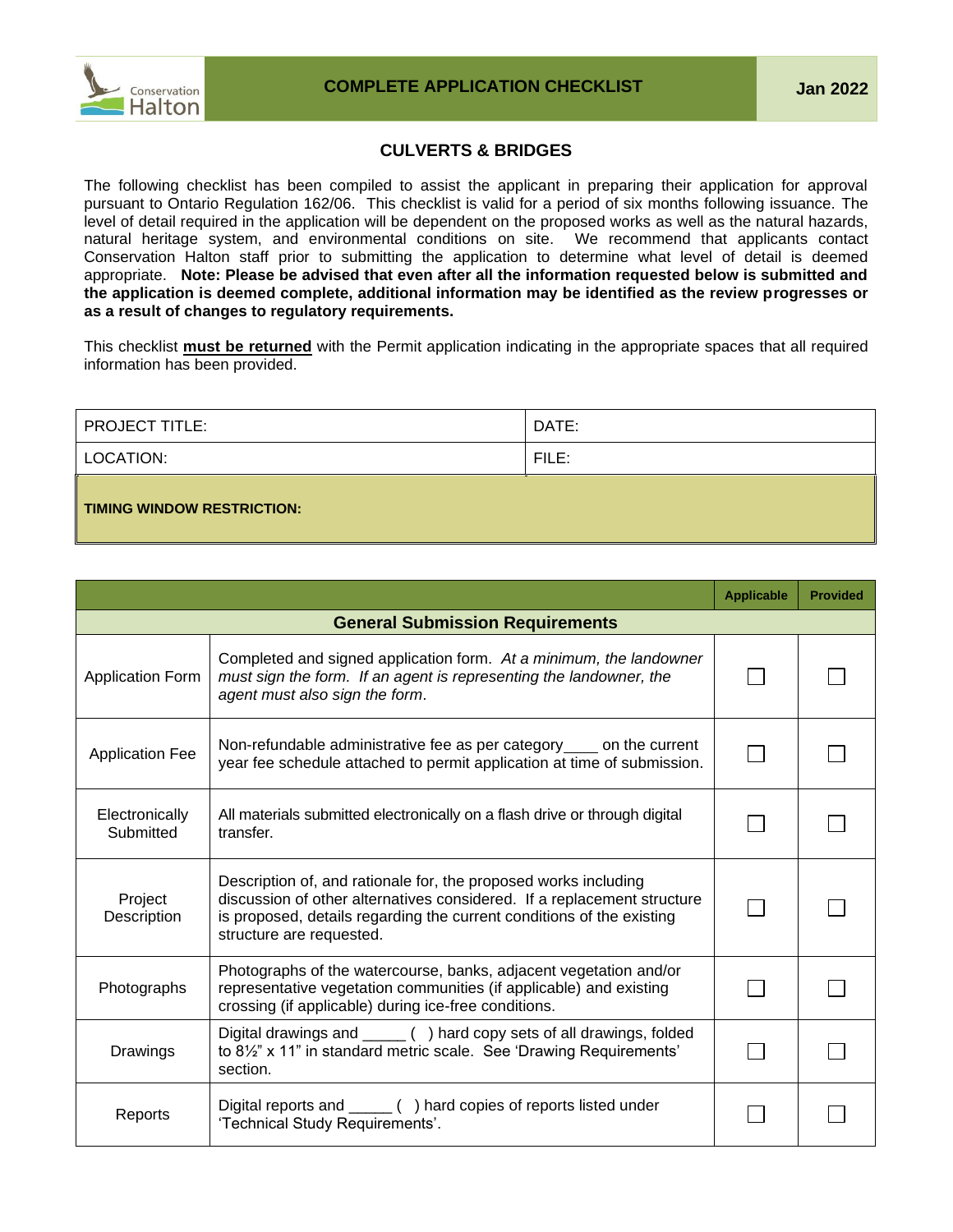|                         |                                                                                                                                                                                                                                                                                                                                                                                                                                                                                                                                                                                                                                                                                                                                           | <b>Applicable</b> | <b>Provided</b> |
|-------------------------|-------------------------------------------------------------------------------------------------------------------------------------------------------------------------------------------------------------------------------------------------------------------------------------------------------------------------------------------------------------------------------------------------------------------------------------------------------------------------------------------------------------------------------------------------------------------------------------------------------------------------------------------------------------------------------------------------------------------------------------------|-------------------|-----------------|
| Qualified<br>Persons    | Where a drawing or report is required to be prepared by a P.Geo.,<br>P.Eng., OALA, or OLS, it must be stamped, dated and signed.                                                                                                                                                                                                                                                                                                                                                                                                                                                                                                                                                                                                          |                   |                 |
|                         | <b>Drawing Requirements</b>                                                                                                                                                                                                                                                                                                                                                                                                                                                                                                                                                                                                                                                                                                               |                   |                 |
| <b>Digital Copies</b>   | Technical drawings and plans provided in the most recent version of<br>AutoCAD and properly georeferenced to real world coordinates (i.e.<br>NAD83, UTM, Zone 17). File formats in order of preference are dgn,<br>dwg, and dxf.<br>GIS data and mapping should be submitted in an acceptable ESRI<br>format and be properly georeferenced to real world coordinates (i.e.,<br>NAD83, UTM, Zone 17). It is highly desirable that mapping related<br>data be submitted in ArcGIS Geodatabase format, containing all<br>spatial, attribute, metadata and spatial joins/data rules. ESRI shape<br>file format is an acceptable alternative.                                                                                                  |                   |                 |
| Topographic<br>Survey   | Detailed topographic survey of the site by an OLS or qualified P.Eng.<br>extending a minimum 15m upstream and downstream of the limits of<br>the proposed crossing, with information collected at 1m intervals along<br>the creek. The survey is to identify/confirm/include items such as:<br>• Creek inverts, creek thalweg<br>• Dams/weirs/knick points<br>• Slopes/valley walls/retaining<br>• Stream bank locations (top and<br>bottom of bank<br>walls (top and bottom of bank)<br>• Existing crossing details (low<br>• Limits of wetland, staked by<br><b>Conservation Halton</b><br>cord; obvert/invert, wing-walls,<br>parapet walls, etc.)<br>• Ditch lines<br>• Observed water level<br>• Benchmarks<br>• Date surveyed, etc. |                   |                 |
| Plan View(s)            | Plan view(s) showing existing conditions and proposed development<br>conditions including:<br>• Detailed grading (clearly<br>• Culvert/Bridges<br>illustrate how the proposed<br><b>Habitat features</b><br>works will blend in with the<br>Vegetation<br>undisturbed areas)<br><b>Conservation Halton staked</b><br>Limit of work/disturbance<br>wetland limit<br>$\bullet$<br>Watercourse (bankfull width)<br>Structures/buildings<br>Location of boreholes<br>Utilities/infrastructure<br>Location of cross-sections and<br>profile views, etc.<br>Location of approximate regulated limits (ARL) and applicable<br>natural hazards, specifically:                                                                                     |                   |                 |
| Aerial<br>Photograph(s) | Plan view of the proposed works and limits of disturbance (or other,<br>_), superimposed over top of<br>specifically<br>a recent aerial photograph of the site. Please specify date of imagery.                                                                                                                                                                                                                                                                                                                                                                                                                                                                                                                                           |                   |                 |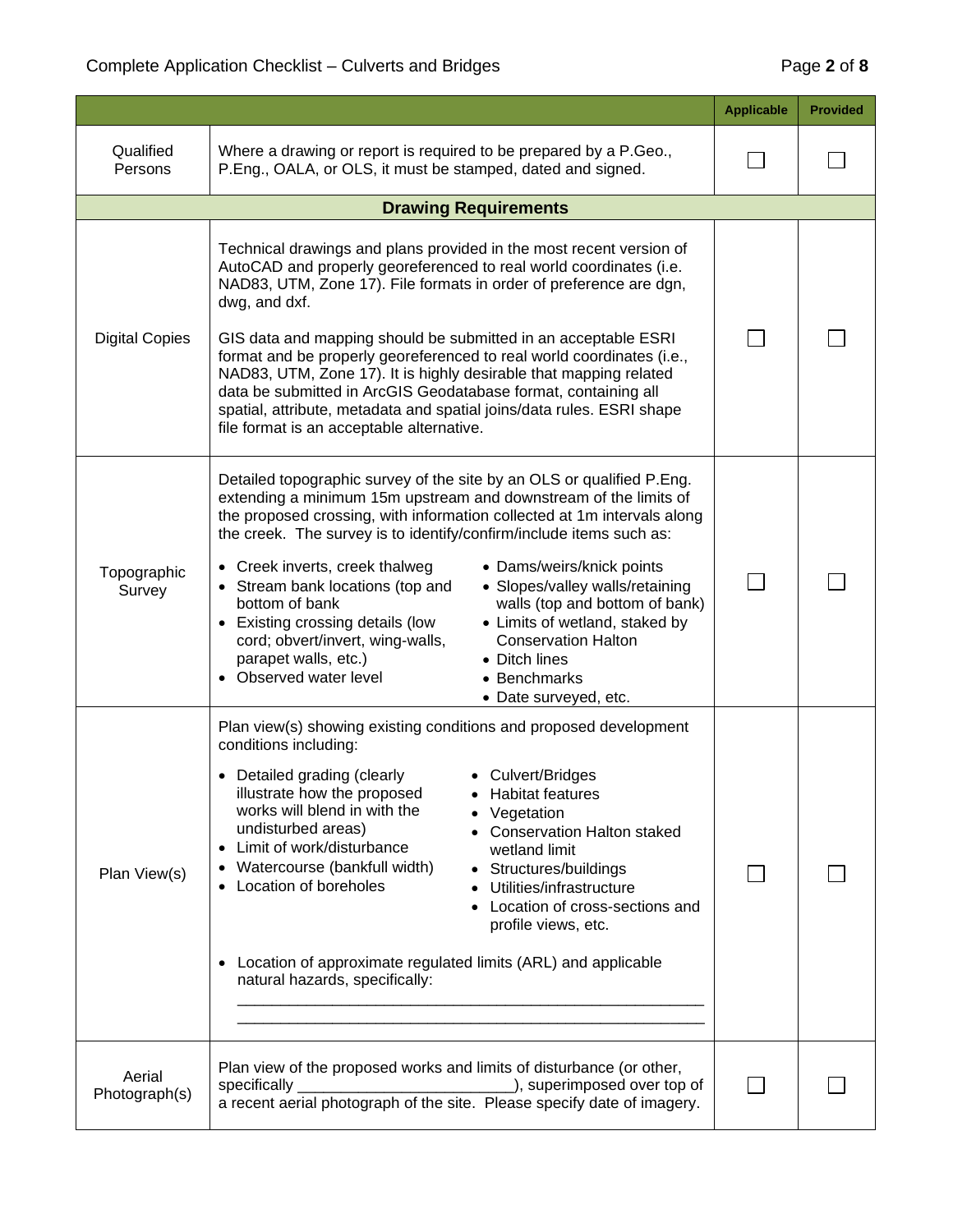|                                                         |                                                                                                                                                                                                                                                                                                                                                                                                                                                                                                                                                                                                                        | <b>Applicable</b> | <b>Provided</b> |
|---------------------------------------------------------|------------------------------------------------------------------------------------------------------------------------------------------------------------------------------------------------------------------------------------------------------------------------------------------------------------------------------------------------------------------------------------------------------------------------------------------------------------------------------------------------------------------------------------------------------------------------------------------------------------------------|-------------------|-----------------|
| Profile View(s)                                         | Existing and proposed longitudinal profile view (s) of the structure and<br>channel (extending a minimum 15m upstream and downstream of<br>crossing) clearly illustrating the existing conditions and proposed<br>development conditions. Drawings must clearly illustrate the works<br>and its interface with the upstream and downstream watercourse<br>reaches (creek invert, bank details) that are to remain undisturbed.<br>Countersinking of closed bottom culverts must be clearly<br>demonstrated.                                                                                                            |                   |                 |
| Cross-sectional<br>View(s)                              | Existing and proposed cross sectional views of the structure, wing<br>walls, footings, etc, as well as the upstream and downstream<br>watercourse. Bankfull width, creek inverts and low flow channel for<br>fish passage must be illustrated. Countersinking of closed bottom<br>culverts must be clearly demonstrated.                                                                                                                                                                                                                                                                                               |                   |                 |
| <b>Habitat Features</b>                                 | Plan, section and profile details of proposed habitat features (e.g.<br>pools, riffles, dead snags, woody debris, etc.), as well as tie-in to the<br>proposed channel. Bank location (bankfull, low flow), must be clearly<br>identified on the above noted plans.                                                                                                                                                                                                                                                                                                                                                     |                   |                 |
| Substrate<br><b>Materials</b>                           | Type, size/gradation and depth of appropriate substrate material. .<br>Analysis supporting the selected sizing must be provided. Details of<br>granular mixtures proposed, or native material to fill the void spaces<br>must also be included.                                                                                                                                                                                                                                                                                                                                                                        |                   |                 |
| Existing<br>Vegetation                                  | A vegetation inventory is required (including scientific names, and ELC<br>community mapping to vegetation type). A Tree Preservation Plan is<br>also required. Tree protection fencing location and details must be<br>illustrated on the drawings. Follow Conservation Halton's Guidelines<br>on Landscaping and Restoration Plans (2021), available at<br>www.conservationhalton.ca                                                                                                                                                                                                                                 |                   |                 |
| Proposed<br>Vegetation                                  | Details on restoration, including a locally native, non-invasive seed mix<br>for disturbed areas as well as compensatory trees and/or shrubs must<br>be indicated on the drawings (including scientific names). Follow<br>Conservation Halton's Guidelines on Landscaping and Rehabilitation<br>Plans (2021), available at www.conservationhalton.ca unless as<br>directed below:                                                                                                                                                                                                                                      |                   |                 |
| Staging,<br>Phasing and<br><b>Access Route</b><br>Plans | Details regarding the sequence of construction with consideration of<br>site management, best management practices, and aquatic/terrestrial<br>timing window restrictions. The construction sequence should<br>consider:<br>Vegetation removal,<br>$\bullet$<br>In-stream works,<br>Wildlife rescue plans,<br>Seasonal timing of landscaping and bioengineering,<br>Stockpiling operations, etc.<br>The full limits of disturbance for access to the site must be delineated<br>with details regarding temporary crossings (if applicable). Efforts to<br>minimize the extent of the disturbance must be demonstrated. |                   |                 |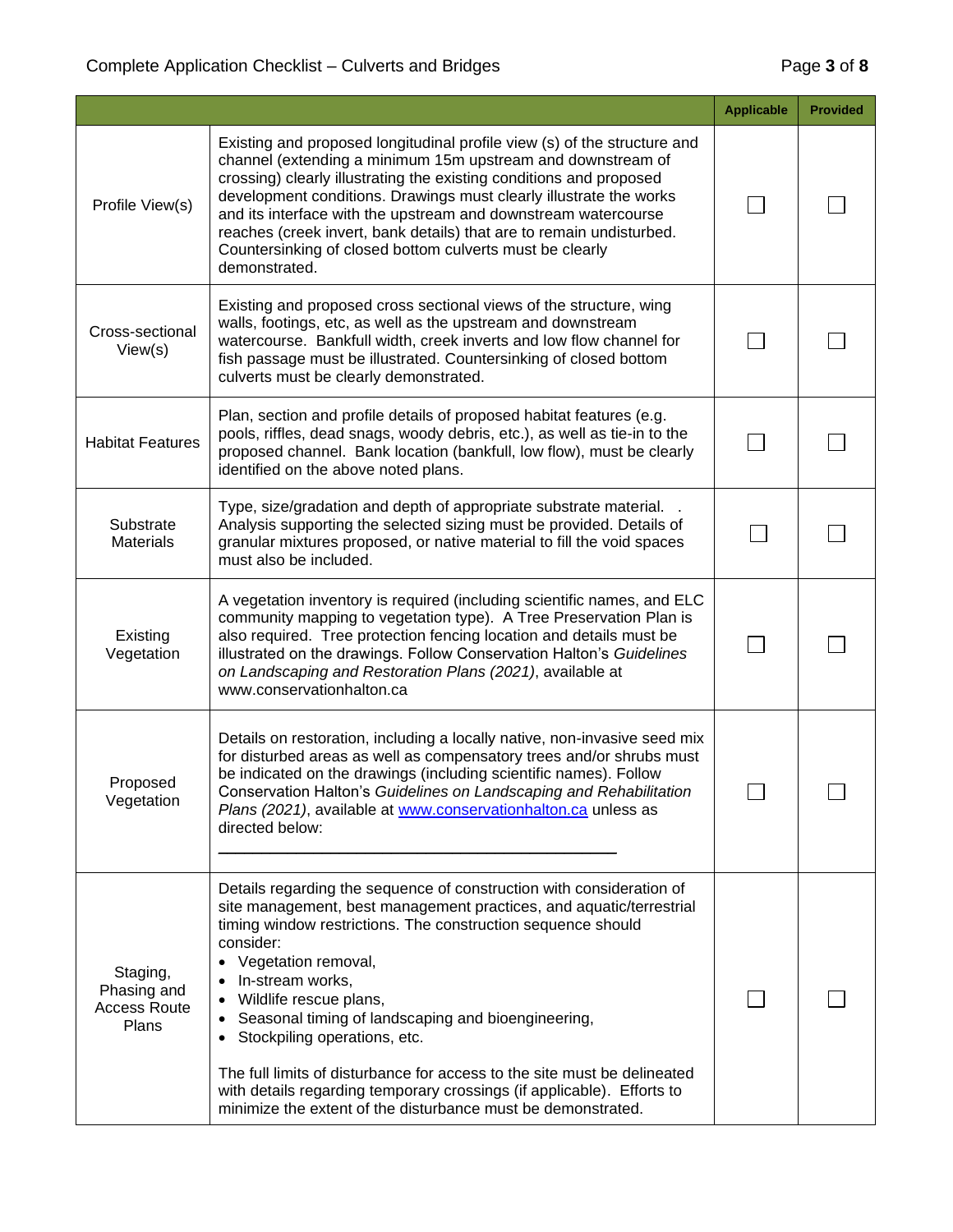|                                                 |                                                                                                                                                                                                                                                                                                                                                                                                                                                                                                                                                                                                                                                                                                                                                                                                                                                                                                               | <b>Applicable</b> | <b>Provided</b> |
|-------------------------------------------------|---------------------------------------------------------------------------------------------------------------------------------------------------------------------------------------------------------------------------------------------------------------------------------------------------------------------------------------------------------------------------------------------------------------------------------------------------------------------------------------------------------------------------------------------------------------------------------------------------------------------------------------------------------------------------------------------------------------------------------------------------------------------------------------------------------------------------------------------------------------------------------------------------------------|-------------------|-----------------|
| Erosion and<br>Sediment<br><b>Control Plans</b> | Details regarding sediment and erosion control measures, site<br>dewatering, equipment, materials, access to and from work area,<br>monitoring, site supervision, etc. See Erosion & Sediment Guidelines<br>for Urban Construction prepared by the Greater Golden Horseshoe<br>Area Conservation Authorities (www.sustainabletechnologies.ca) for<br>additional guidance.                                                                                                                                                                                                                                                                                                                                                                                                                                                                                                                                     |                   |                 |
|                                                 | Above plan is to be prepared by a qualified professional (i.e. CISEC,<br>CPESC or an approved equivalent).                                                                                                                                                                                                                                                                                                                                                                                                                                                                                                                                                                                                                                                                                                                                                                                                    |                   |                 |
|                                                 | <b>Technical Study Requirements</b>                                                                                                                                                                                                                                                                                                                                                                                                                                                                                                                                                                                                                                                                                                                                                                                                                                                                           |                   |                 |
|                                                 | (Studies pertaining to flooding and erosion hazards must be completed in accordance with the<br>Ministry of Norther Development, Natural Resources & Forestry (NDMNRF) Technical Guidelines (MNR, 2002).                                                                                                                                                                                                                                                                                                                                                                                                                                                                                                                                                                                                                                                                                                      |                   |                 |
| Hydraulic<br>Analysis                           | A hydraulic analysis by a qualified P.Eng to verify that the proposed<br>works will not increase flooding risks to life or property. The analysis<br>must verify that there will be no increased flood levels on adjacent<br>properties and no increased on-site flood risks. The assessment must<br>be completed for the full range of rainfall events (typically 2, 5, 10, 25,<br>50, 100 year and Regional Storm). A hard copy and digital copy of all<br>models must be provided and must be accompanied by a summary<br>table of pre and post development flood elevations. The source of the<br>hydraulic model must also be specified. A plan view drawing showing<br>the existing and proposed flooding hazard limit as well as the location<br>of hydraulic cross-sections overlain on an existing topographic<br>mapping and/or grading plan (if grading changes are proposed) must<br>be provided. |                   |                 |
| Additional<br>Engineering<br>Analysis           | Demonstration by a qualified P. Eng that the crossing is providing the<br>appropriate level of access/egress for the intended adjacent and<br>surrounding land use. The appropriate access/egress criteria<br>$is:$ $\qquad \qquad$                                                                                                                                                                                                                                                                                                                                                                                                                                                                                                                                                                                                                                                                           |                   |                 |
|                                                 | Confirmation from a qualified P. Eng that the crossing meets the<br>Ministry of Transportation requirements.                                                                                                                                                                                                                                                                                                                                                                                                                                                                                                                                                                                                                                                                                                                                                                                                  |                   |                 |
|                                                 | Confirmation from a qualified P. Eng verifying that the proposed<br>crossing can withstand the anticipated flood depths and velocities<br>under Regulatory Storm conditions.                                                                                                                                                                                                                                                                                                                                                                                                                                                                                                                                                                                                                                                                                                                                  |                   |                 |
|                                                 | Calculations by a qualified P. Eng for erosion protection works. Please<br>note that where feasible, erosion protection measures should be<br>buried by appropriate substrate within the natural channel boundary.                                                                                                                                                                                                                                                                                                                                                                                                                                                                                                                                                                                                                                                                                            |                   |                 |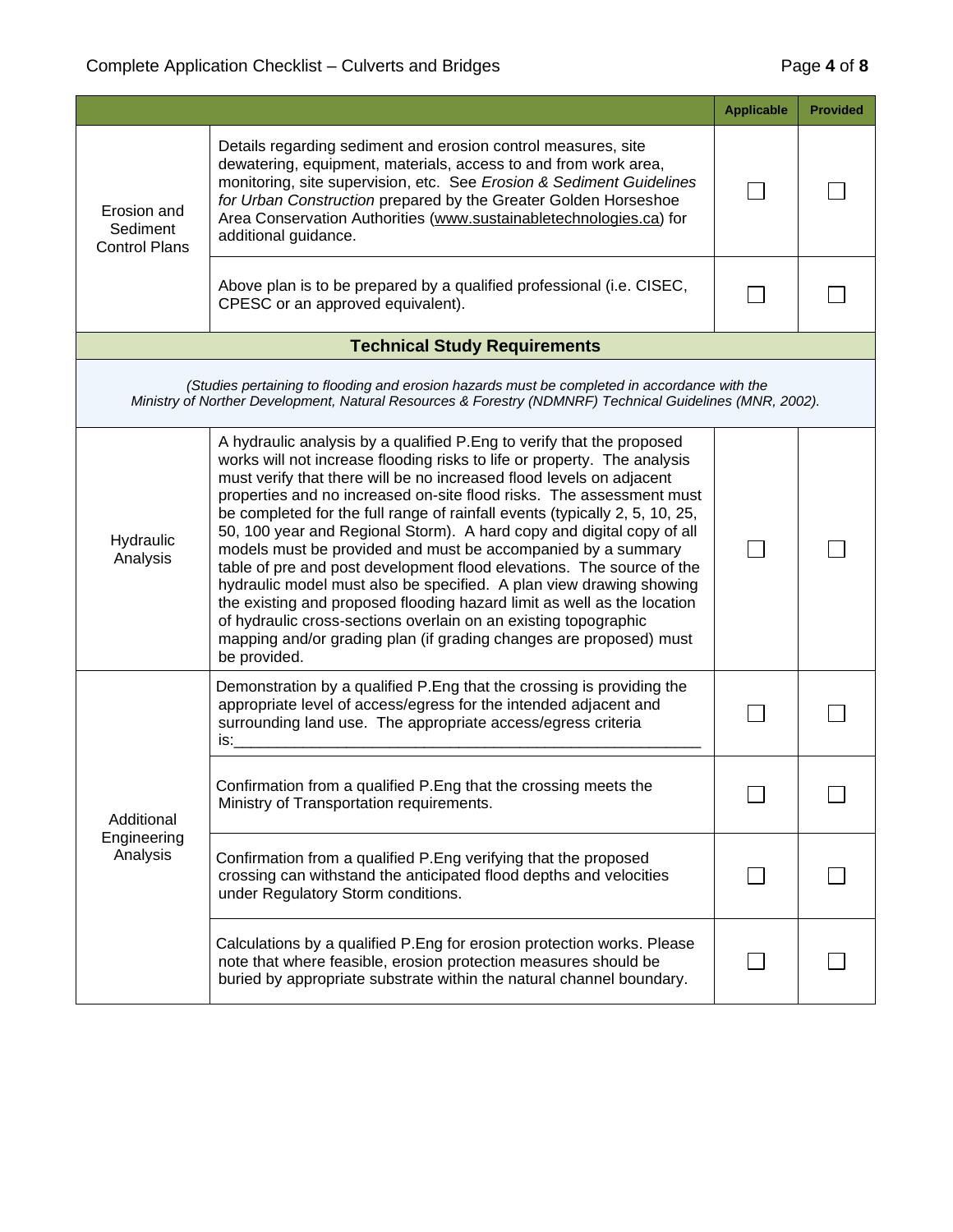|                                                       |                                                                                                                                                                                                                                                                                                                                                                                                                                                                                                                                                                                                                                                                                                                                                                                                                                                                                                                                                                                                                                                                                                                                                                                                                                                                                               | <b>Applicable</b> | <b>Provided</b> |
|-------------------------------------------------------|-----------------------------------------------------------------------------------------------------------------------------------------------------------------------------------------------------------------------------------------------------------------------------------------------------------------------------------------------------------------------------------------------------------------------------------------------------------------------------------------------------------------------------------------------------------------------------------------------------------------------------------------------------------------------------------------------------------------------------------------------------------------------------------------------------------------------------------------------------------------------------------------------------------------------------------------------------------------------------------------------------------------------------------------------------------------------------------------------------------------------------------------------------------------------------------------------------------------------------------------------------------------------------------------------|-------------------|-----------------|
| Geotechnical<br>Assessment<br>(Slope Stability        | A geotechnical slope assessment by a qualified P.Eng. The scope of<br>the study must be determined through the completion of the Slope<br>Stability Rating Chart (Table 4.2, MNRF, Understanding Natural<br>Hazards and Technical Guide for River and Stream Systems: Erosion<br>Hazard Limit). Where the location of stable top of bank is required,<br>staff will require plan and cross-sectional views that illustrate, at a<br>minimum, the site's topographical information, location of watercourse,<br>toe of slope, staked top of bank, recommended toe erosion allowance,<br>recommended stable slope allowance and analyzed stable top of<br>bank. The location of the analyzed cross-sections must be shown on<br>plan view.                                                                                                                                                                                                                                                                                                                                                                                                                                                                                                                                                      |                   |                 |
| Geotechnical<br>Assessment<br>(Soil<br>Investigation) | A geotechnical assessment by a qualified P.Eng for the purposes of<br>mitigation of geotechnical risks at the site by providing<br>recommendation for items such as footings, excavation limits, design<br>parameters and construction. Indication of groundwater levels and<br>potential for construction dewatering is required to determine if<br>additional hydrogeological study is warranted.                                                                                                                                                                                                                                                                                                                                                                                                                                                                                                                                                                                                                                                                                                                                                                                                                                                                                           |                   |                 |
| Fluvial<br>Geomorphic<br>Assessment                   | A fluvial geomorphological assessment by a qualified licenced<br>professional (e.g. P.Geo.) with demonstrated expertise in natural<br>channel design to verify that the design has adequately allowed for<br>natural channel migration, fish/terrestrial passage, sediment transport,<br>and minimizes the risk to infrastructure. The study is to include, but<br>not be limited to;<br>Details on how the proposed design provides a natural<br>$\bullet$<br>channel morphology consistent with anticipated drainage,<br>gradient, and sediment transport regimes;<br>Channel migration, widening, potential downcutting/scour<br>٠<br>based on historical observations or acceptable modelling;<br>Potential changes in channel alignment and bank erosion in<br>٠<br>upstream and downstream reaches;<br>Appropriate bankfull flows, water depth and water velocities,<br>$\bullet$<br>and tractive forces. These parameters should be the same<br>through the crossing as in upstream and downstream natural<br>areas;<br>Natural bottom substrate matching upstream and downstream<br>substrates (with due consideration given to the impacts of lack<br>of vegetative control within the crossing); and<br>Bedload conveyance, ice jams and woody debris<br>$\bullet$<br>accumulation. |                   |                 |
| Hydrogeological<br>Assessment                         | A hydrogeological assessment by a qualified P.Eng or P.Geo. to study<br>the potential impacts to surface/groundwater interactions related to<br>dewatering, and discharge activities. The assessment must provide<br>adaptive management, mitigation and monitoring strategies with<br>considerations for discharge (quality and quantity of water),<br>construction phasing, etc.                                                                                                                                                                                                                                                                                                                                                                                                                                                                                                                                                                                                                                                                                                                                                                                                                                                                                                            |                   |                 |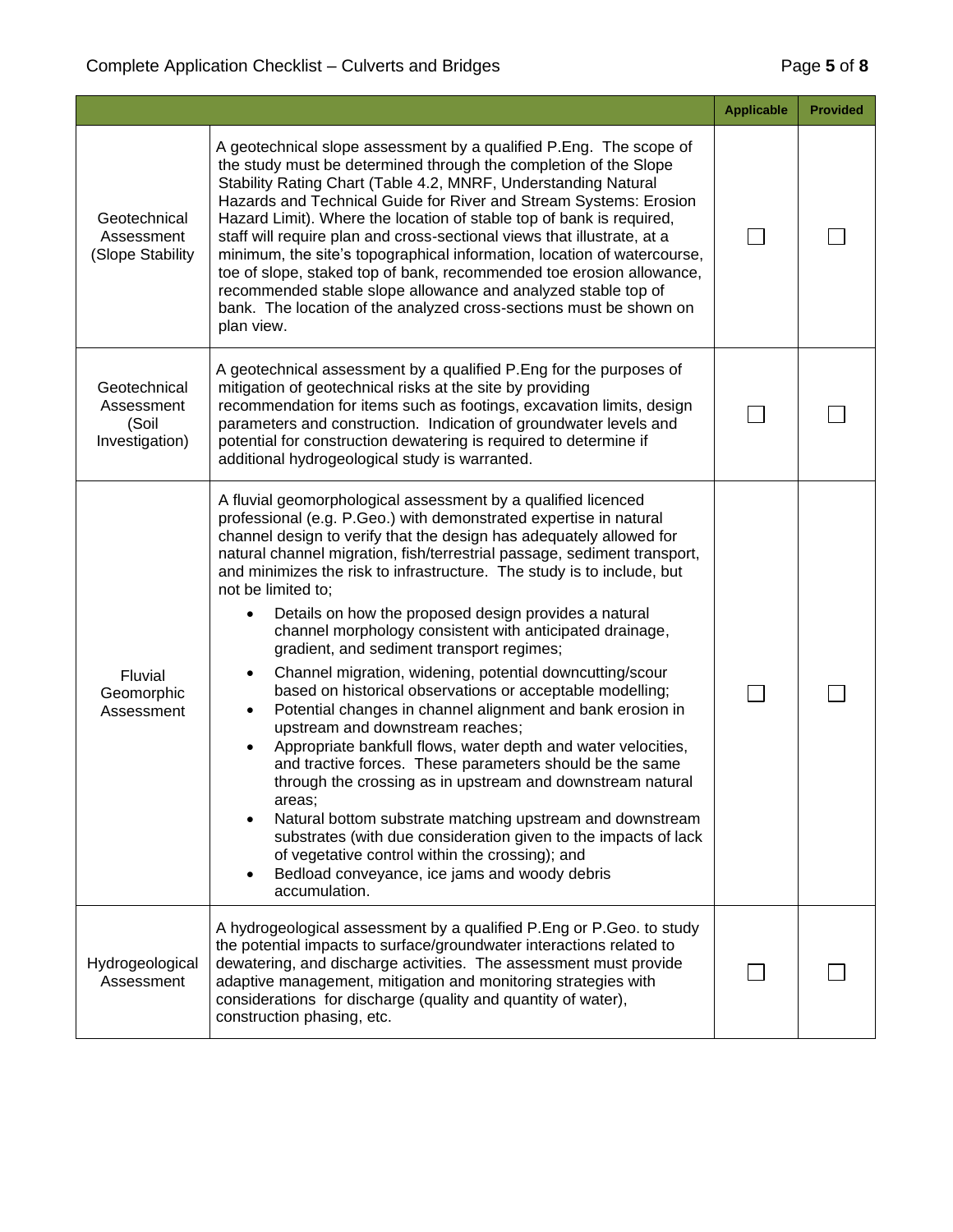|                                                |                                                                                                                                                                                                                                                                                                                                                                  | <b>Applicable</b> | <b>Provided</b> |
|------------------------------------------------|------------------------------------------------------------------------------------------------------------------------------------------------------------------------------------------------------------------------------------------------------------------------------------------------------------------------------------------------------------------|-------------------|-----------------|
| <b>Aquatic Habitat</b><br>Assessment           | Detailed description and habitat map of in-stream and bank habitat<br>features including bankfull width, pools, riffles, undercut banks,<br>eroding banks, root wads and large woody debris, thalweg/low flow<br>location, backwater areas, substrate type, etc. See the Interim Guide<br>for Fisheries (MTO, April 2020) for further guidance.                  |                   |                 |
| Additional<br><b>Fisheries</b><br>Requirements | Fish passage assessment based on the sustained and burst speeds of<br>the weakest species for baseflow conditions up to a 2-year storm<br>(unless otherwise advised by Conservation Halton staff).                                                                                                                                                               |                   |                 |
| <b>Ecological Study</b>                        | An Ecological Study. Reference must be made to Conservation<br>Halton's Guidelines for Ecological Studies, available at:<br>www.conservationhalton.ca.                                                                                                                                                                                                           |                   |                 |
| <b>Terrestrial</b><br>Passage                  | Details regarding the design of the culvert/bridge to accommodate<br>wildlife passage, including details such as openness ratio, sightlines,<br>target wildlife species, width of dry habitat under various flow<br>conditions, plantings and fencing to direct wildlife and appropriate<br>substrate within the culvert/bridge to facilitate wildlife movement. |                   |                 |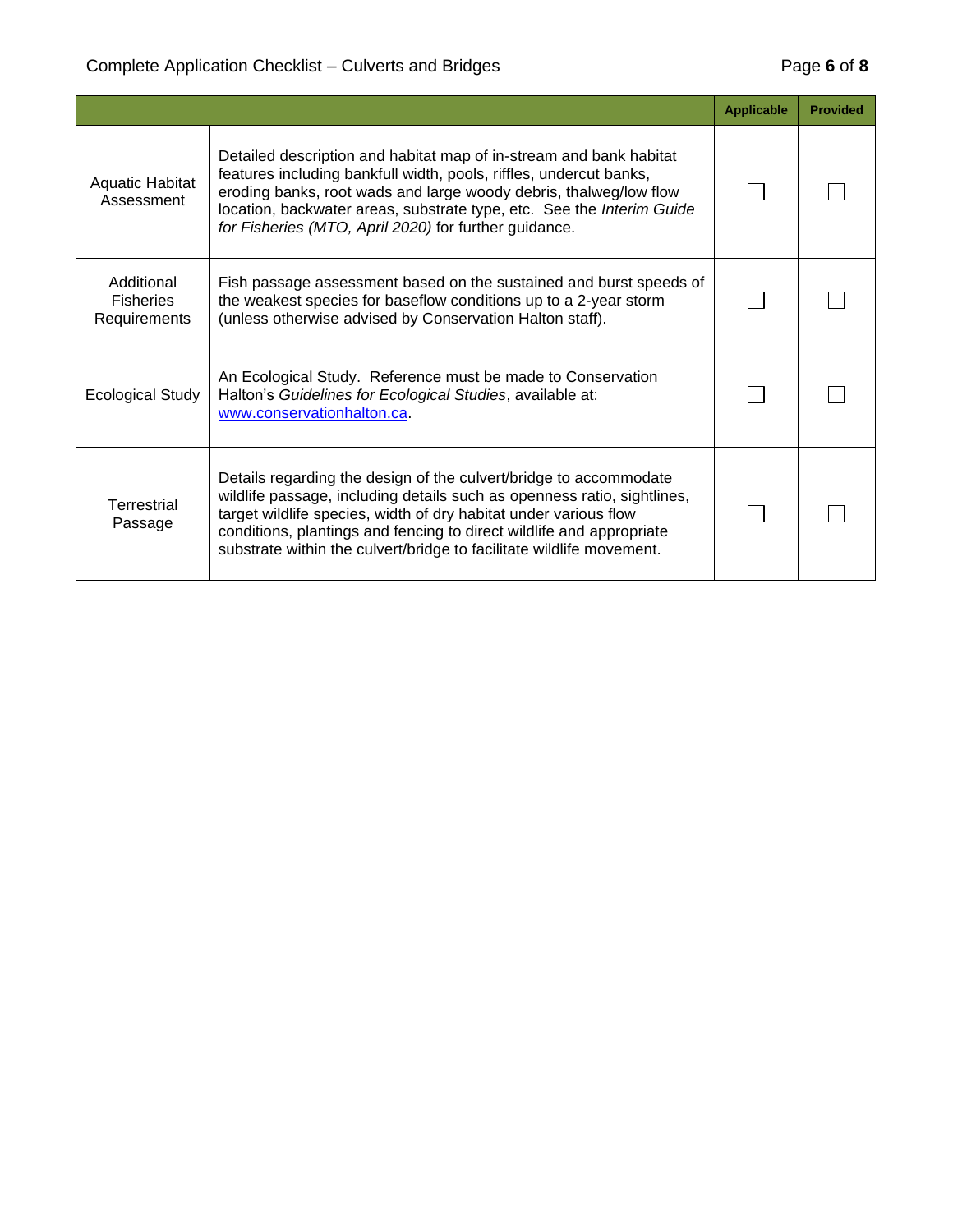| <b>Other Requirements</b>                                                                                                                                                                                                                                                                                                                                                                                                                                                                                                                                                                                                                                                                    |                                                                                                                                                                                                                                                                                                                                                                                                                                                           |            |            |
|----------------------------------------------------------------------------------------------------------------------------------------------------------------------------------------------------------------------------------------------------------------------------------------------------------------------------------------------------------------------------------------------------------------------------------------------------------------------------------------------------------------------------------------------------------------------------------------------------------------------------------------------------------------------------------------------|-----------------------------------------------------------------------------------------------------------------------------------------------------------------------------------------------------------------------------------------------------------------------------------------------------------------------------------------------------------------------------------------------------------------------------------------------------------|------------|------------|
|                                                                                                                                                                                                                                                                                                                                                                                                                                                                                                                                                                                                                                                                                              |                                                                                                                                                                                                                                                                                                                                                                                                                                                           |            |            |
| On November 25, 2013, amendments to the Canadian Fisheries Act, associated Applications<br>for Authorization (under Paragraph 35(2) (b) of the Fisheries Act Regulations) and Information<br>Requirements Regulations came into force. Depending on the scale of works, as you will be<br><b>Fisheries</b><br>conducting a project in/near water, the proponent has responsibilities under the Fisheries Act<br>Act<br>to ensure serious harm to fish is avoided. Please refer to the Department of Fisheries and<br>Oceans (DFO) website for additional information. Alternatively, questions can be directed to<br>DFO by phone 1 855 852-8320 or email fisheriesprotection@dfo-mpo.gc.ca. |                                                                                                                                                                                                                                                                                                                                                                                                                                                           |            |            |
|                                                                                                                                                                                                                                                                                                                                                                                                                                                                                                                                                                                                                                                                                              |                                                                                                                                                                                                                                                                                                                                                                                                                                                           |            | Applicable |
| Endangered<br>Species                                                                                                                                                                                                                                                                                                                                                                                                                                                                                                                                                                                                                                                                        | Staff are aware that the Ministry of Environment, Conservation and<br>Parks (MECP) may have outstanding concerns with respect to species<br>listed on the Species at Risk in Ontario list as it pertains to the<br>Endangered Species Act (ESA) in the immediate area around this<br>project. Please contact MECP directly to determine what detailed<br>project information will be required to begin the ESA approval process:<br>SAROntario@ontario.ca |            |            |
| <b>Prepared by:</b>                                                                                                                                                                                                                                                                                                                                                                                                                                                                                                                                                                                                                                                                          |                                                                                                                                                                                                                                                                                                                                                                                                                                                           | Signature: |            |